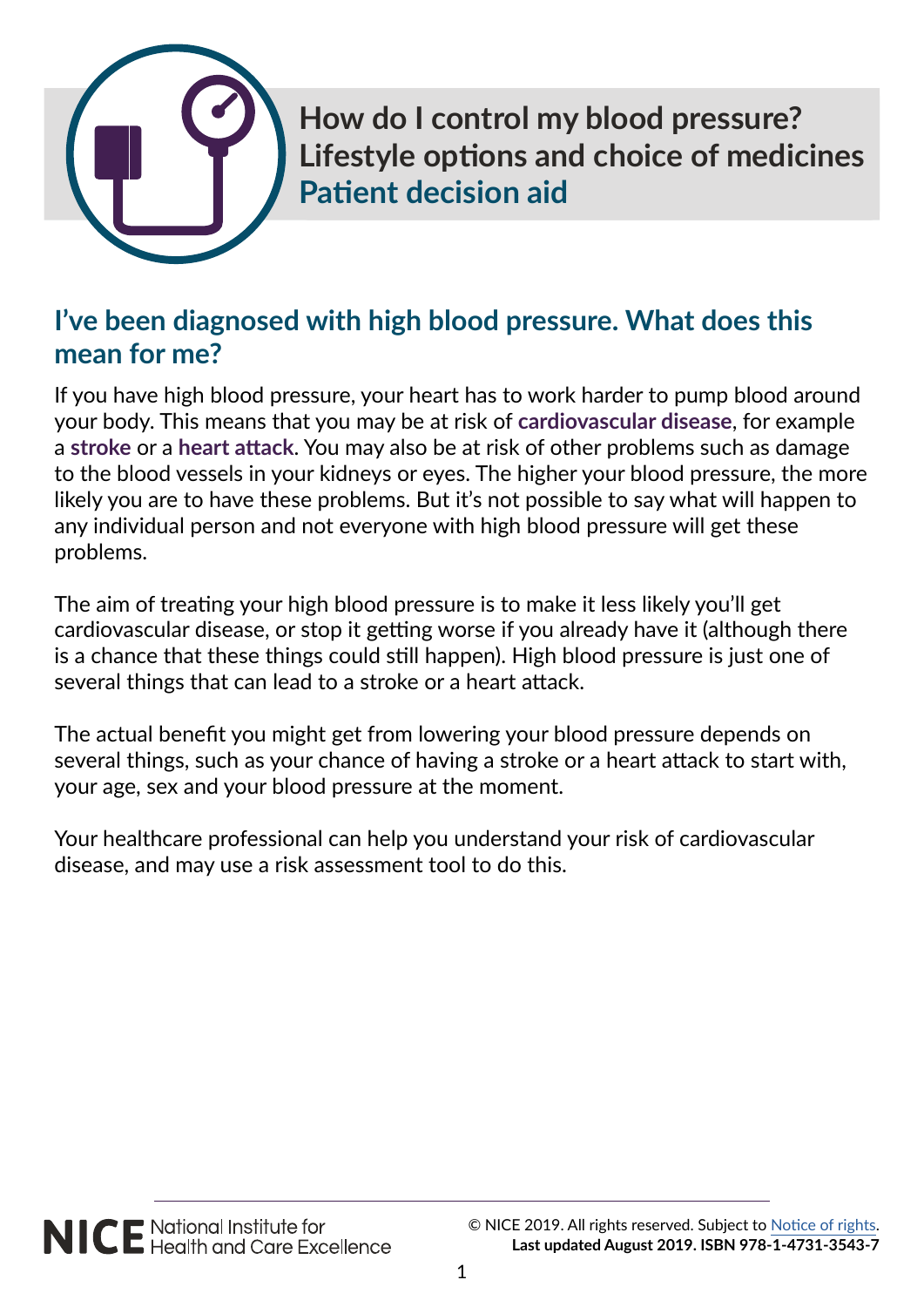# **What are my options?**

- You can choose to **do nothing**.
- You can choose to make **lifestyle changes** before trying medicines.
- You can choose to **take medicines** to lower your blood pressure as well as trying **lifestyle changes**.

If you decide to make lifestyle changes, talk to your healthcare professional about what changes you want to try first.

If you decide to try medicines, you and your healthcare professional can decide together which medicine is best for you.

The first medicine you try might not lower your blood pressure enough on its own, so you might also need to decide whether or not you want to add extra medicines.

**This decision aid can help you and your healthcare professional decide together which is the best option for you.**

**Table 1 on page 3 gives some advantages and disadvantages for you to think about when choosing the best option for you.**

You may find that you have more things to add to this list as you think about each option.

**Table 2 on page 5 has more information about the medicines often used to control high blood pressure**.

Sometimes other medicines are used too, so if your medicine isn't listed here, talk to your healthcare professional.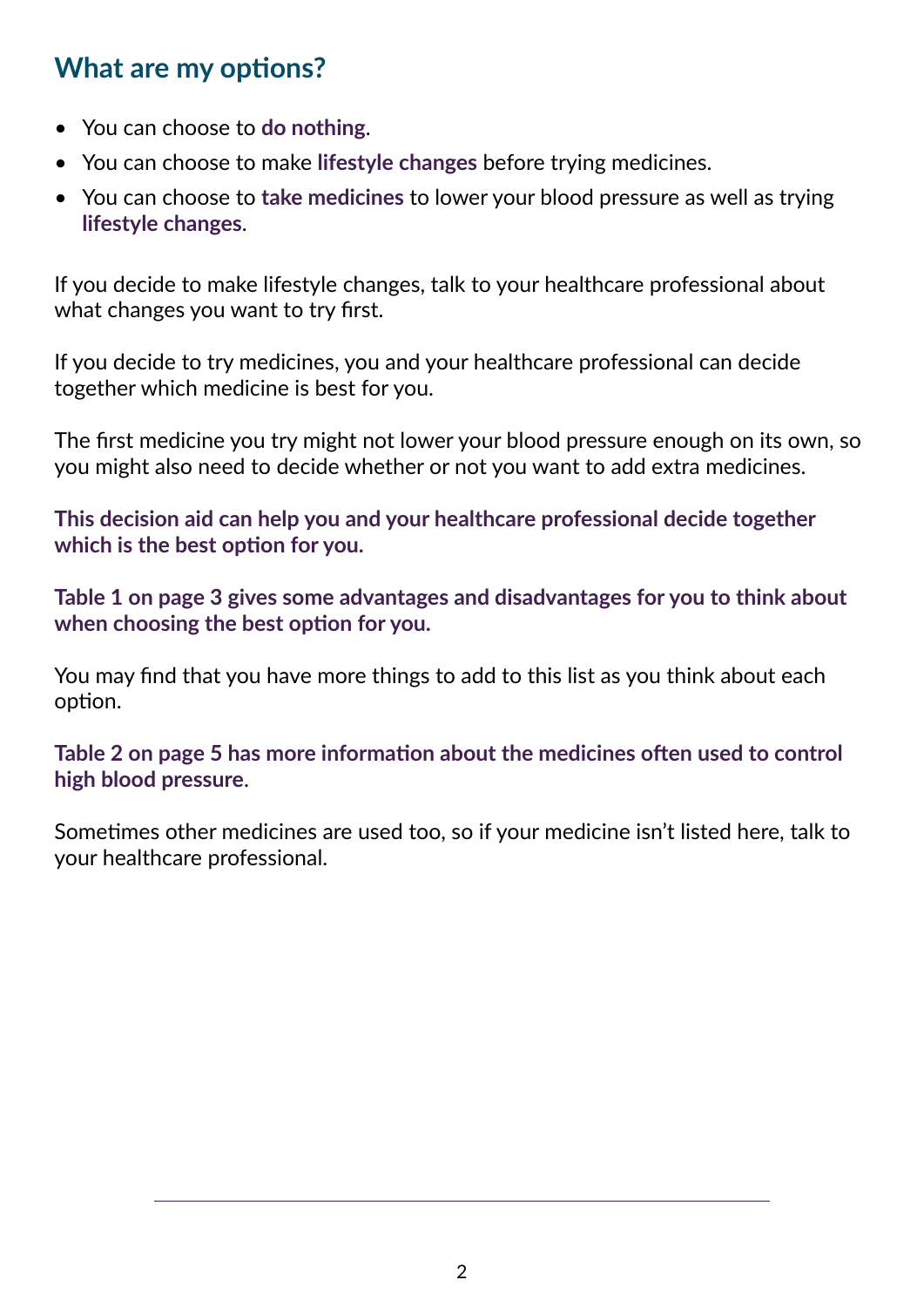## **Table 1. What can I do to try to lower my blood pressure and lessen my chances of a stroke or a heart attack?**

|                         | Do nothing                                                           | Trying lifestyle changes                                                                                                                                                                                                                                                                                                            | Taking medicines +<br>trying lifestyle changes                                                                                                                                                                                     |
|-------------------------|----------------------------------------------------------------------|-------------------------------------------------------------------------------------------------------------------------------------------------------------------------------------------------------------------------------------------------------------------------------------------------------------------------------------|------------------------------------------------------------------------------------------------------------------------------------------------------------------------------------------------------------------------------------|
| What does this involve? | Carrying on as I am.<br>$\bullet$                                    | Not all of these changes might<br>apply to you, but any will help:<br>Eating a healthy diet. This<br>includes reducing the<br>amount of salt you eat, and<br>eating more fruit & veg.<br>Being more physically<br>active.<br>Trying to get to a healthier<br>weight.<br>Avoiding drinking too<br>much alcohol.<br>Stopping smoking. | You'll take medicines to<br>lower your blood pressure,<br>as well as making lifestyle<br>changes at the same time.<br>You'll take one or more<br>medicines every day, long<br>term.                                                |
| <b>Advantages</b>       | No changes to make.<br>$\bullet$<br>No extra medicines.<br>$\bullet$ | You'll feel healthier and<br>$\bullet$<br>fitter.<br>You're less likely to have<br>$\bullet$<br>a stroke or a heart attack<br>(although this might still<br>happen).<br>You might not need to take<br>medicines.                                                                                                                    | Medicines can help to<br>$\bullet$<br>lower your blood pressure<br>even more than lifestyle<br>changes on their own.<br>You'll be even less likely<br>to have a stroke or a heart<br>attack (although this might<br>still happen). |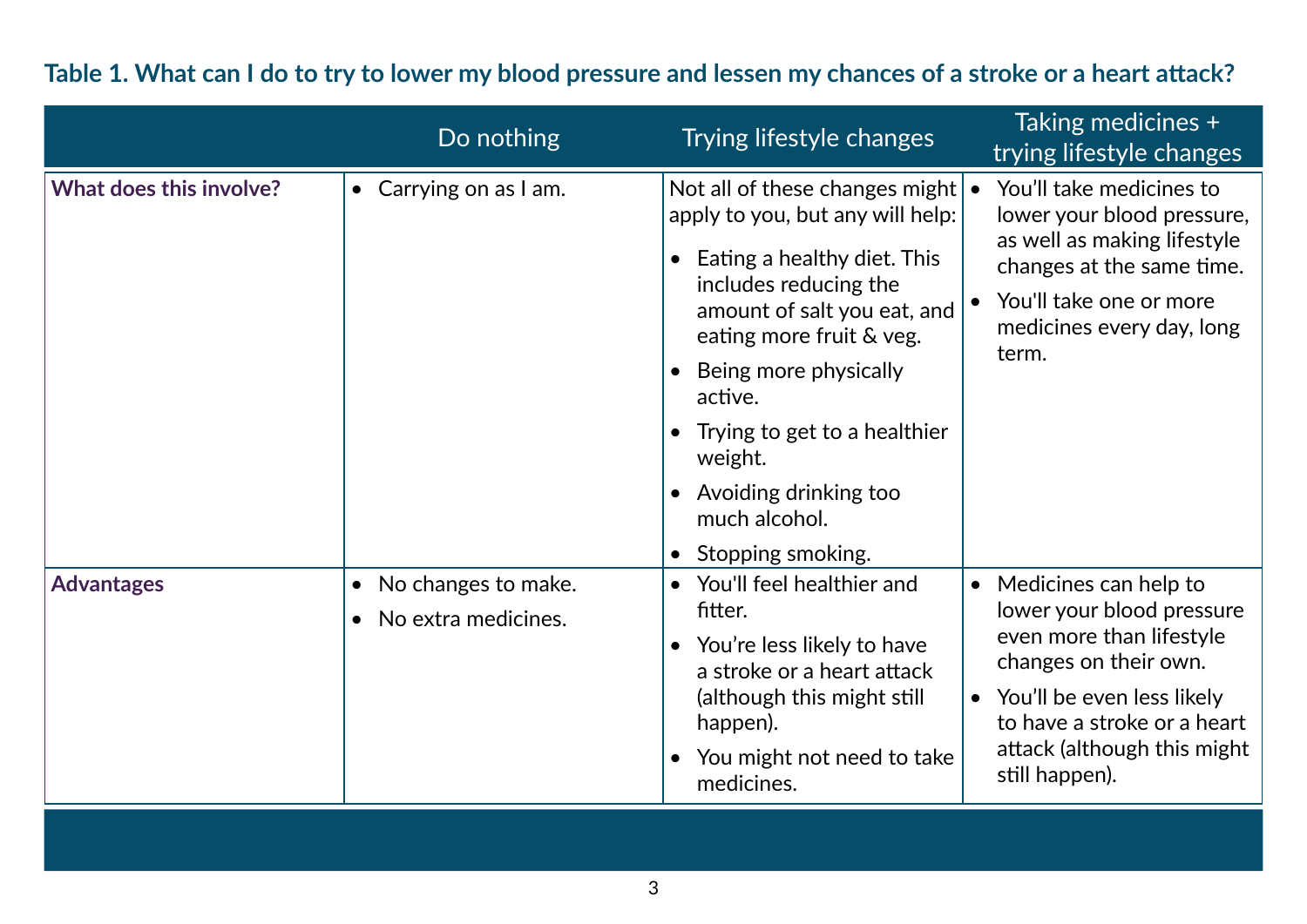| <b>Disadvantages</b><br>• You are more likely to have<br>Changing habits can be<br>a stroke or a heart attack if<br>hard.<br>you don't control your blood<br>If you stick to lifestyle<br>pressure (but these aren't<br>changes on their own, and<br>certain to happen).<br>your blood pressure is<br>still high, you won't have<br>lowered your chance of a<br>stroke or a heart attack as<br>much as if you take<br>medicines as well. | • You'll have to remember to<br>take your medicines every<br>day.<br>There might be times<br>$\bullet$<br>when your blood pressure<br>is too low. This may not<br>always cause symptoms,<br>but some people may feel<br>light headed (especially<br>when they stand up), or<br>even faint.<br>You might get side effects<br>from blood pressure<br>medicines (see table 2 on<br>page 5). But not everyone<br>will get side effects and<br>they go away quickly if you<br>stop taking the medicine.<br>They may be short lived or<br>not trouble you if they do<br>happen.<br>You might need blood tests<br>(see table 2 on page 5). |
|------------------------------------------------------------------------------------------------------------------------------------------------------------------------------------------------------------------------------------------------------------------------------------------------------------------------------------------------------------------------------------------------------------------------------------------|-------------------------------------------------------------------------------------------------------------------------------------------------------------------------------------------------------------------------------------------------------------------------------------------------------------------------------------------------------------------------------------------------------------------------------------------------------------------------------------------------------------------------------------------------------------------------------------------------------------------------------------|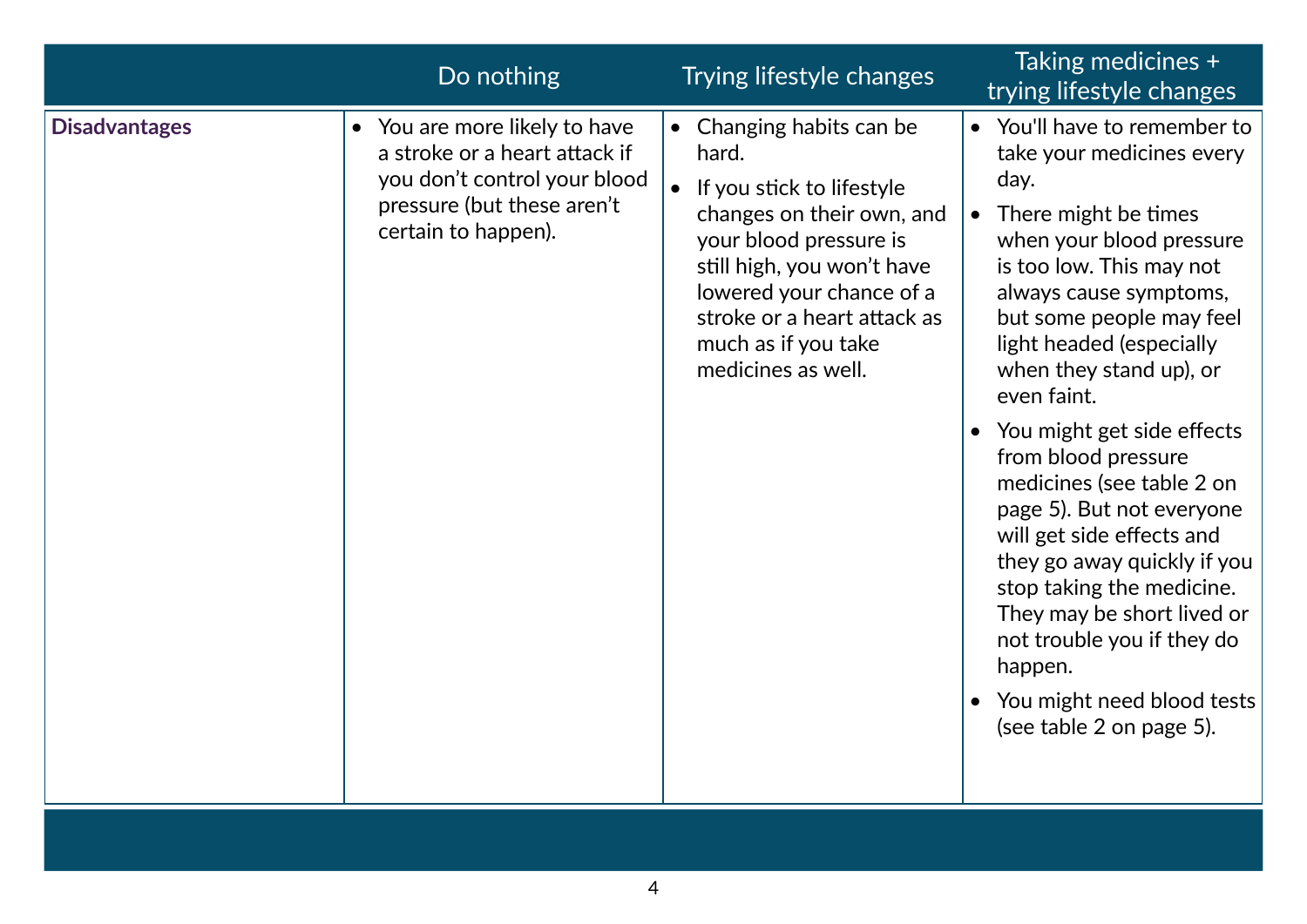#### **Other things I want to think about**

Use this space to make any notes on things you might want to talk about with your healthcare professional.

#### **Table 2. What medicines could I try to control my blood pressure?**

|                                                                                                                                                                                                                    | <b>ACE</b> inhibitor                                                                              | <b>ARB</b>                                                                                                           | <b>CCB</b>                                                                                                                 | <b>Diuretic</b>                    |
|--------------------------------------------------------------------------------------------------------------------------------------------------------------------------------------------------------------------|---------------------------------------------------------------------------------------------------|----------------------------------------------------------------------------------------------------------------------|----------------------------------------------------------------------------------------------------------------------------|------------------------------------|
| What are the types of<br>medicine and what are<br>they called?                                                                                                                                                     | ACE stands for<br>'angiotensin converting<br>enzyme'.                                             | ARB stands for<br>'angiotensin receptor<br>blocker'.                                                                 | <b>CCB</b> stands for 'calcium<br>channel blocker'.                                                                        | A common example is<br>indapamide. |
| The medicines are shown The names of these<br>here in alphabetical<br>order. The choice of<br>medicine will depend<br>on which option is best<br>for you after discussion<br>with your healthcare<br>professional. | medicines commonly<br>end in 'pril' (for<br>example, lisinopril,<br>perindopril and<br>ramipril). | The names of these<br>medicines commonly<br>end in 'artan' (for<br>example, candesartan,<br>losartan and valsartan). | The names of these<br>medicines commonly<br>end in 'dipine' (for<br>example, amlodipine,<br>felodipine and<br>lacidipine). |                                    |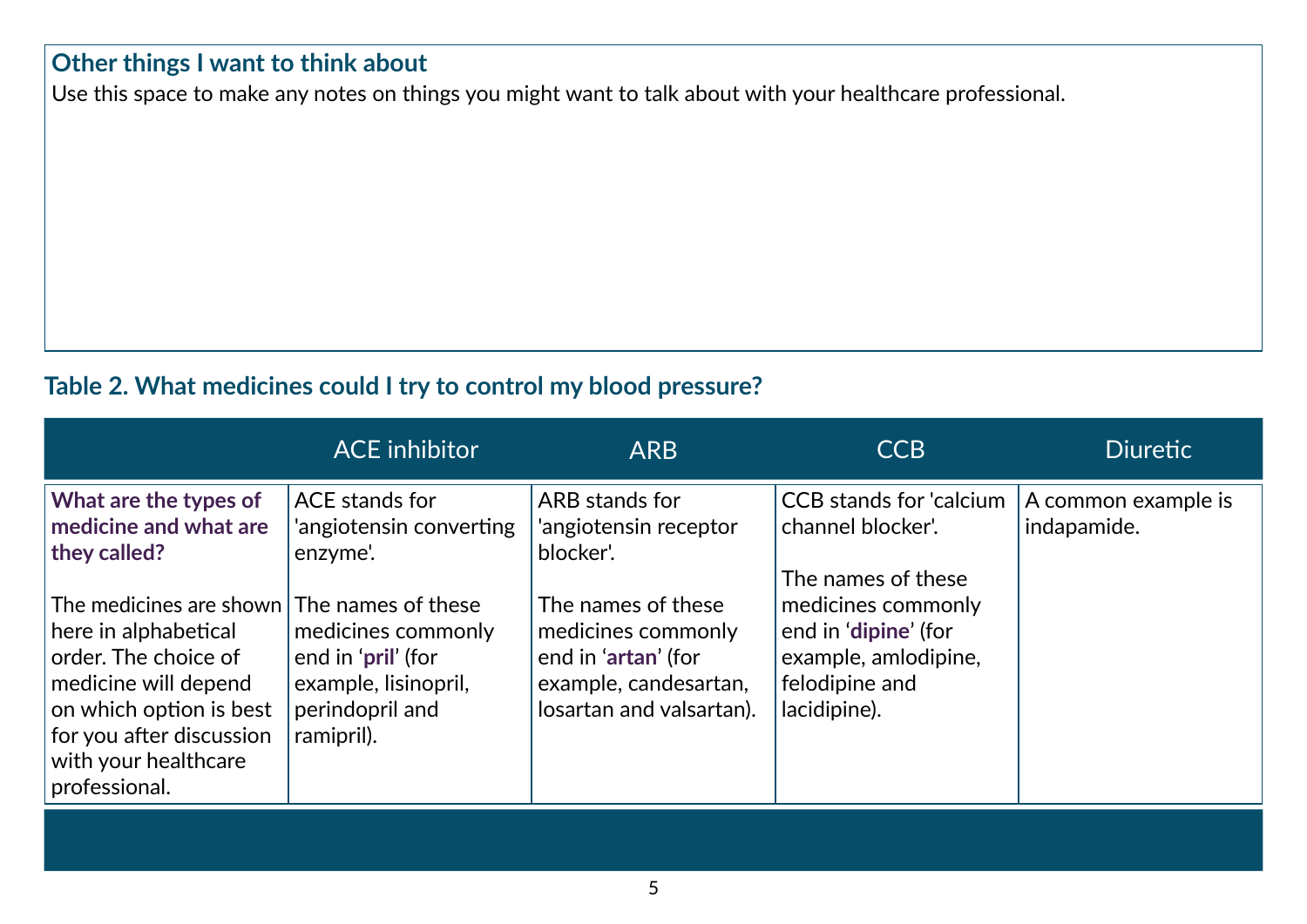|                                                                                                                                                                                                                                                                                                       | <b>ACE</b> inhibitor                                                                                                                                                                                                                                                                                                                                                                                                                                                                                                                                                            | <b>ARB</b>                                                                                                                                                                                                                                                                                                                                                                                                                                                                                                                                     | <b>CCB</b>                                                                                                                                                                                                                                                                                                                                                                                                       | <b>Diuretic</b>                                                                                                                                                                                                                                                                                                                                                                                                                                                                                                                |
|-------------------------------------------------------------------------------------------------------------------------------------------------------------------------------------------------------------------------------------------------------------------------------------------------------|---------------------------------------------------------------------------------------------------------------------------------------------------------------------------------------------------------------------------------------------------------------------------------------------------------------------------------------------------------------------------------------------------------------------------------------------------------------------------------------------------------------------------------------------------------------------------------|------------------------------------------------------------------------------------------------------------------------------------------------------------------------------------------------------------------------------------------------------------------------------------------------------------------------------------------------------------------------------------------------------------------------------------------------------------------------------------------------------------------------------------------------|------------------------------------------------------------------------------------------------------------------------------------------------------------------------------------------------------------------------------------------------------------------------------------------------------------------------------------------------------------------------------------------------------------------|--------------------------------------------------------------------------------------------------------------------------------------------------------------------------------------------------------------------------------------------------------------------------------------------------------------------------------------------------------------------------------------------------------------------------------------------------------------------------------------------------------------------------------|
| What are some of the<br>common side effects?<br>The diagrams on page<br>10 may help make<br>sense of the numbers.<br>Sometimes, other<br>problems have been<br>reported by people<br>taking these medicines.<br>These are listed in the<br>information leaflet you<br>will get with the<br>medicines. | A common side effect<br>of ACE inhibitors is a<br>persistent dry cough: 10<br>or more people in every<br>100 taking an ACE<br>inhibitor may get this<br>(but not everyone does).<br>But the cough may not<br>trouble you if it does<br>happen.<br>Other possible side<br>effects include changes<br>to how well your kidneys<br>work and swelling of<br>the lips, eyes or tongue:<br>1 or more people in<br>every 100 taking an<br>ACE inhibitor may get<br>one or more of these<br>(but not everyone does).<br>A blood test taken<br>within a few weeks of<br>starting the ACE | The side effects of ARBs<br>are similar to those of<br>ACE inhibitors. But you<br>are less likely to get a<br>persistent dry cough<br>and swelling of the lips,<br>eyes or tongue with<br><b>ARBs than with ACE</b><br>inhibitors.<br>Other possible side<br>effects include changes<br>to how well your kidneys<br>work: 1 or more people<br>in every 100 taking an<br>ARB may get this (but<br>not everyone does).<br>A blood test taken<br>within a few weeks<br>after starting an ARB<br>will show any effect the<br>medicine will have on | Common side effects of<br><b>CCBs include swollen</b><br>ankles (this improves if<br>the dose is reduced and<br>goes away quickly if you<br>stop taking the CCB),<br>flushing, headaches<br>and palpitations (these<br>tend to ease over a few<br>days if you continue<br>to take the medicine):<br>1 or more people in<br>every 100 taking a CCB<br>may get one or more of<br>these (but not everyone<br>does). | Common side effects<br>of diuretics are feeling<br>light-headed on<br>standing and salt<br>imbalance (low sodium<br>or potassium in the<br>blood) which may make<br>you feel weak: 1 or<br>more people in every<br>100 taking a diuretic<br>may get one or more of<br>these (but not everyone<br>does).<br>People often notice an<br>increased need to pass<br>urine after taking these<br>medicines (and so they<br>are often taken in the<br>morning). This usually<br>stops after about a<br>month of taking a<br>diuretic. |
|                                                                                                                                                                                                                                                                                                       | inhibitor will show any<br>effect the medicine will<br>have on your kidneys.                                                                                                                                                                                                                                                                                                                                                                                                                                                                                                    | your kidneys.                                                                                                                                                                                                                                                                                                                                                                                                                                                                                                                                  |                                                                                                                                                                                                                                                                                                                                                                                                                  | <b>Continued over page</b>                                                                                                                                                                                                                                                                                                                                                                                                                                                                                                     |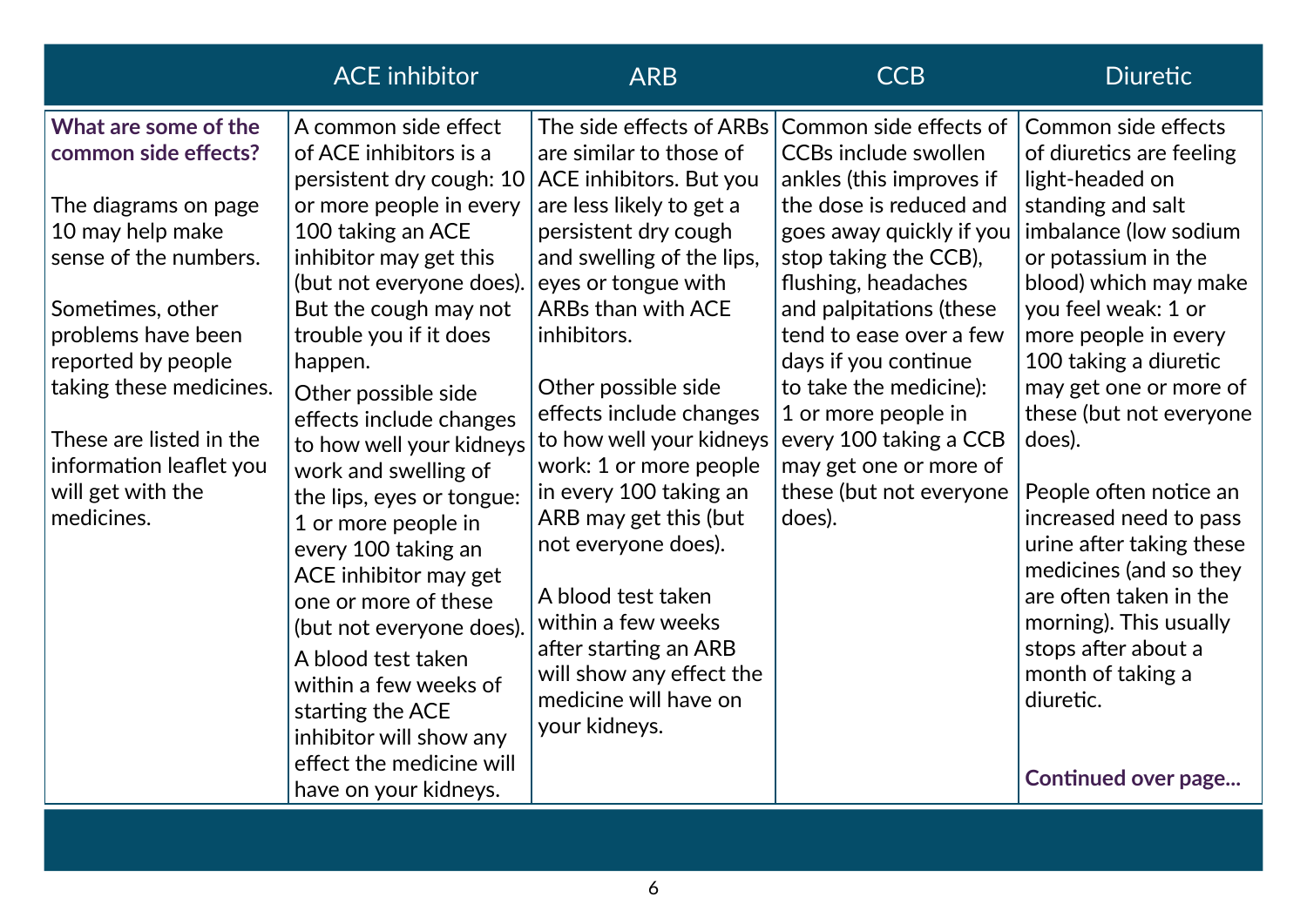|                                                                                                                                                                    | <b>ACE</b> inhibitor | <b>ARB</b> | <b>CCB</b>                                                                                                                                    | <b>Diuretic</b>                                                                                                                                                    |
|--------------------------------------------------------------------------------------------------------------------------------------------------------------------|----------------------|------------|-----------------------------------------------------------------------------------------------------------------------------------------------|--------------------------------------------------------------------------------------------------------------------------------------------------------------------|
| What are some of the<br>common side effects?<br>(Continued.)<br>The diagrams on page<br>10 may help make<br>sense of the numbers.                                  |                      |            | A less common side<br>effect is gum problems:<br>fewer than 1 person in<br>every 100 taking a CCB<br>may get this (but not<br>everyone does). | Sometimes diuretics<br>can affect how well your<br>kidneys work: 1 or more<br>people in every 100<br>taking a diuretic may<br>get this (but not<br>everyone does). |
| Sometimes, other<br>problems have been<br>reported by people<br>taking these medicines.<br>These are listed in the<br>information leaflet you<br>will get with the |                      |            | However, gum problems<br>are usually caused by<br>poor gum care so speak<br>to your dentist about<br>this.                                    | A blood test taken<br>within a few weeks<br>after starting the<br>diuretic will show any<br>effect the medicine will<br>have on your kidneys.                      |
| medicines.                                                                                                                                                         |                      |            |                                                                                                                                               |                                                                                                                                                                    |
|                                                                                                                                                                    |                      |            |                                                                                                                                               |                                                                                                                                                                    |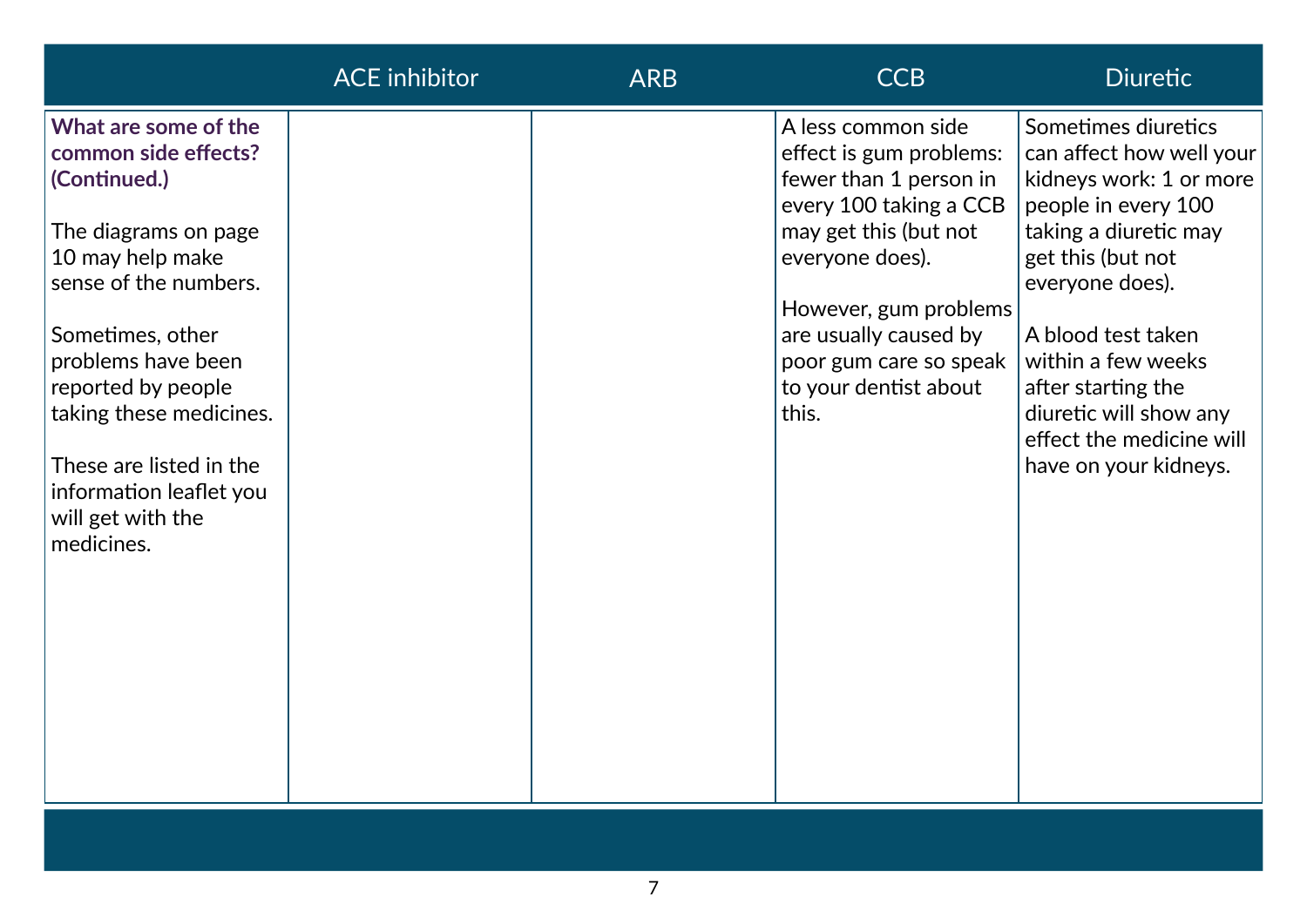|                          | <b>ACE</b> inhibitor                                                                                                                                                                                                                                                                                                                       | <b>ARB</b>                                                                                                                                                                                                                                                                                                                                 | <b>CCB</b>                                                     | <b>Diuretic</b>                                                                                                                                                                                                                                                                                                                                                     |
|--------------------------|--------------------------------------------------------------------------------------------------------------------------------------------------------------------------------------------------------------------------------------------------------------------------------------------------------------------------------------------|--------------------------------------------------------------------------------------------------------------------------------------------------------------------------------------------------------------------------------------------------------------------------------------------------------------------------------------------|----------------------------------------------------------------|---------------------------------------------------------------------------------------------------------------------------------------------------------------------------------------------------------------------------------------------------------------------------------------------------------------------------------------------------------------------|
| Will I need blood tests? | You'll need blood tests<br>to check how well your<br>kidneys are working<br>before starting<br>treatment, between 1<br>and 2 weeks after<br>starting, and after<br>increasing the dose.<br>You'll also need blood<br>tests while you are<br>taking these medicines,<br>usually once a year<br>unless you are unwell<br>for another reason. | You'll need blood tests<br>to check how well your<br>kidneys are working<br>before starting<br>treatment, between 1<br>and 2 weeks after<br>starting, and after<br>increasing the dose.<br>You'll also need blood<br>tests while you are<br>taking these medicines,<br>usually once a year<br>unless you are unwell<br>for another reason. | Blood tests are not<br>usually needed with<br>these medicines. | You'll need blood tests<br>to check how well your<br>kidneys are working<br>before starting<br>treatment, between 1<br>and 2 weeks after<br>starting, and after<br>increasing the dose.<br>You'll also need blood<br>tests while you are<br>taking these medicines,<br>usually once a year but<br>maybe more frequently<br>if you are unwell for<br>another reason. |

### **Your healthcare professional can tell you how often you'll need blood tests**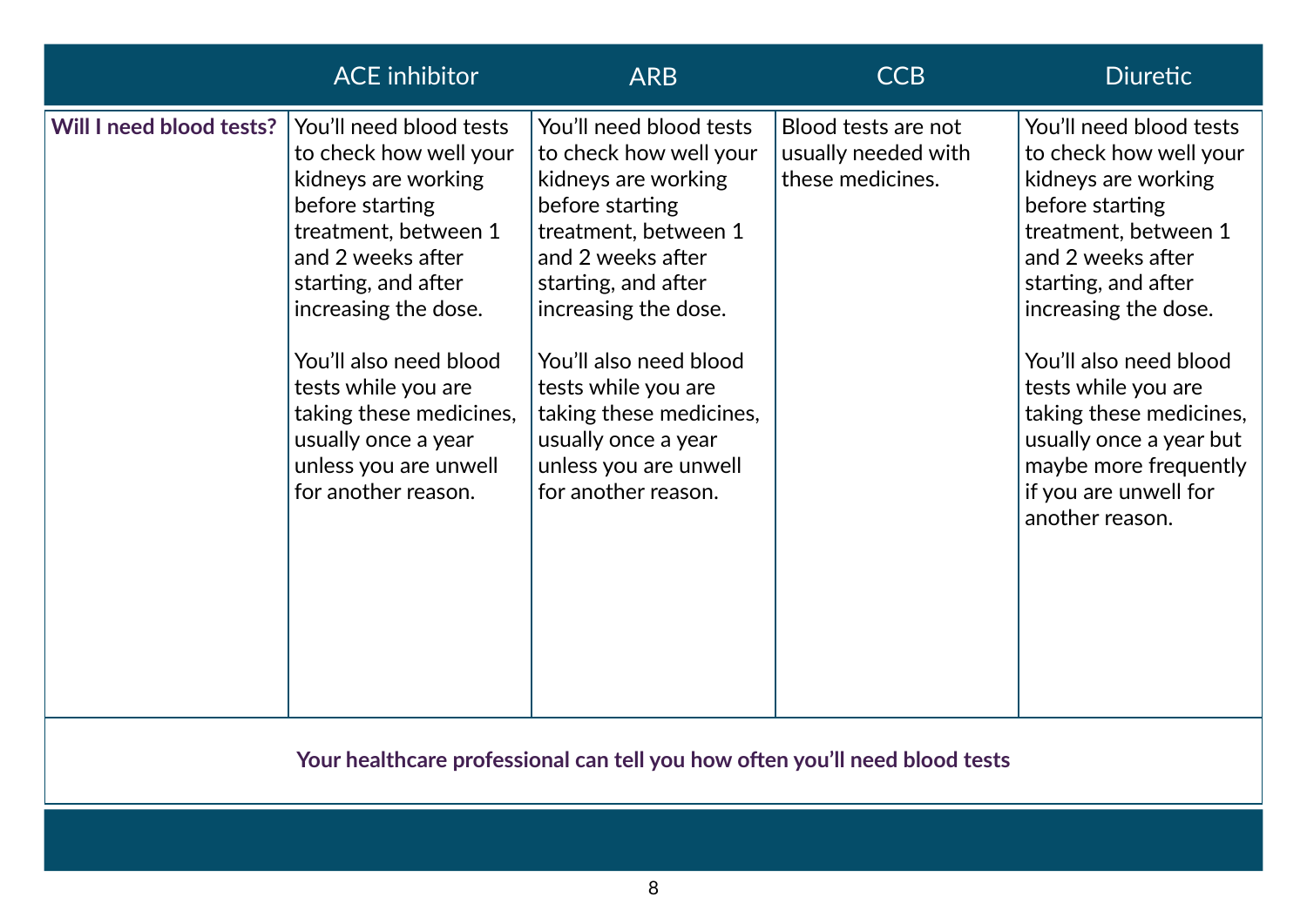|                                                                                                                                                                                        | <b>ACE</b> inhibitor                                                                                                                                                                                                    | <b>ARB</b>                                                                                                                                                                                                 | <b>CCB</b>                                                              | <b>Diuretic</b>                                                                                                                                       |
|----------------------------------------------------------------------------------------------------------------------------------------------------------------------------------------|-------------------------------------------------------------------------------------------------------------------------------------------------------------------------------------------------------------------------|------------------------------------------------------------------------------------------------------------------------------------------------------------------------------------------------------------|-------------------------------------------------------------------------|-------------------------------------------------------------------------------------------------------------------------------------------------------|
| What else do I need to<br>think about?<br>Speak to your healthcare<br>professional if you<br>would like more<br>information about why<br>different medicines<br>work better for people | ACE inhibitors are not<br>suitable for women who<br>are pregnant or who<br>may become pregnant.<br>Most are not usually<br>recommended during<br>breastfeeding.<br>For people with type 2                               | ARBs are not suitable<br>for women who are<br>pregnant or who may<br>become pregnant.<br>Most are not usually<br>recommended during<br>breastfeeding.<br>For people with type 2                            | <b>CCBs are not usually</b><br>prescribed if you have<br>heart failure. | If you have diabetes,<br>these medicines may<br>affect your blood sugar<br>levels.<br>If you have gout, then<br>these medicines can<br>make it worse. |
| of different family<br>origins.                                                                                                                                                        | diabetes, ACE inhibitors<br>help protect the kidney.<br>For people of black<br>African or African-<br>Caribbean family origin,<br>ACE inhibitors work less<br>well than CCBs or<br>diuretics when used on<br>their own. | diabetes, ARBs help<br>protect the kidney.<br>For people of black<br>African or African-<br>Caribbean family origin,<br>ARBs work less well<br>than CCBs or diuretics<br>when used on their own.           |                                                                         |                                                                                                                                                       |
|                                                                                                                                                                                        | For people of black<br>African or African-<br>Caribean family origin<br>ARBs are better than<br>ACE inhibitors because<br>the chance of getting<br>swelling of the lips, eyes<br>or tongue is less.                     | For people of black<br>African or African-<br>Caribean family origin<br>ARBs are better than<br><b>ACE</b> inhibitors because<br>the chance of getting<br>swelling of the lips, eyes<br>or tongue is less. |                                                                         |                                                                                                                                                       |